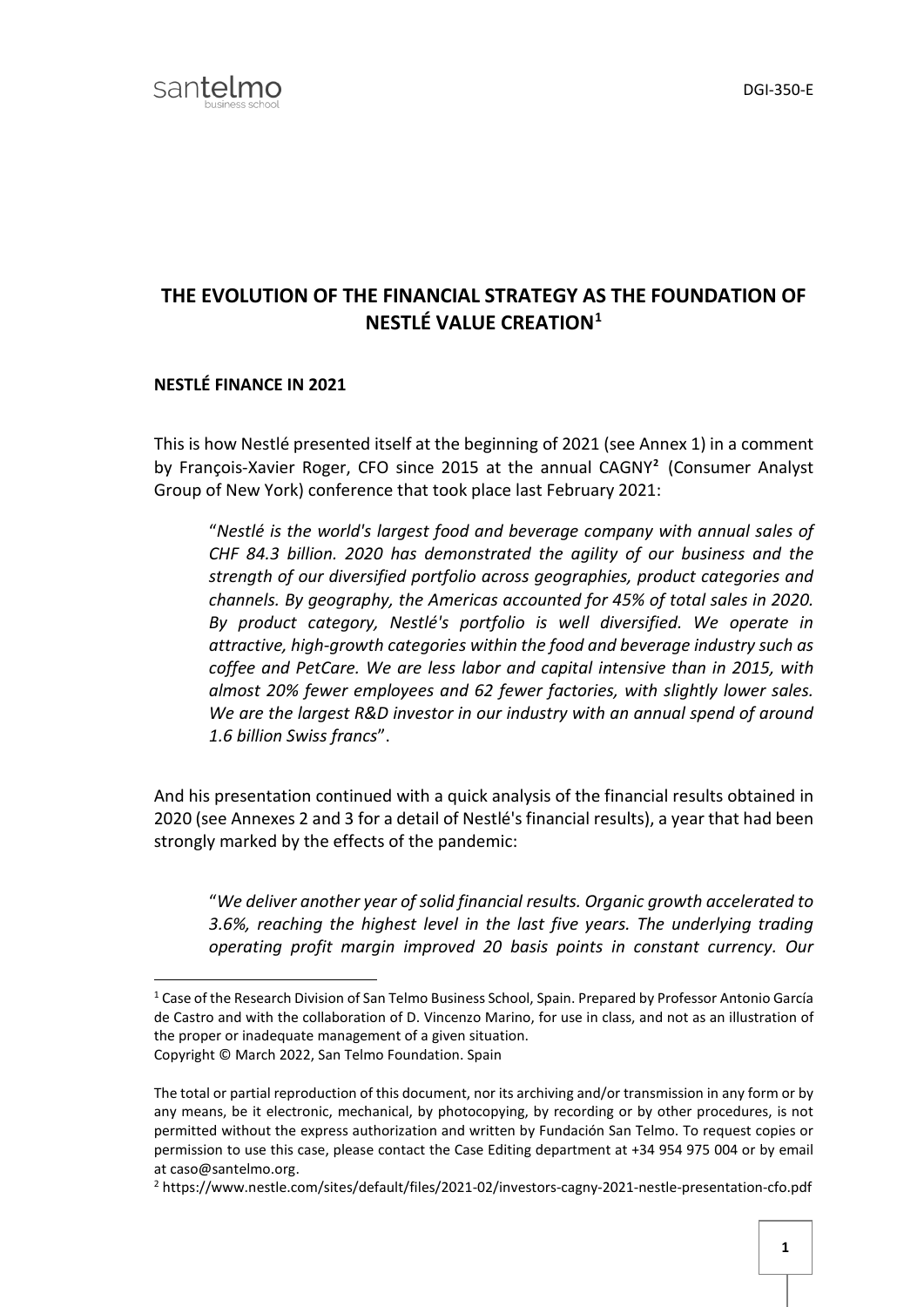

*underlying EPS grew 3.5% in constant currency, in line with our expectations. The disposals of Nestlé Skin Health, US ice cream and Herta negatively impacted our underlying EPS growth by 3.5%. Return on invested capital improved to 14.7%, the sixth consecutive year of increase. It is now close to our 15% ambition. Free cash flow represented 12.1% of sales. In the future, free cash flow is expected to remain around this level. We returned 14.5 billion Swiss francs to our shareholders through dividends and share buybacks. We also proposed a 26th consecutive increase in our dividend to 2.75 Swiss francs*".

In July 2021 Nestlé publicly presented the semi-annual financial results $3$ .

This is how the CFO, Francois Xavier Roger, commented on the excellent results achieved:

*"In the first half of 2021 organic growth was 8.1%, the RIG (real internal growth) was 6.8% and pricing increased to 1.3%. Acquisitions, net of divestitures, reduced sales by 3.1%, largely related to the divestment of Nestlé Waters brands in North America, the Herta charcuterie business and Yinlu. The exchange rate reduced sales by 3.5%, reflecting the appreciation of the Swiss franc against most currencies. Sales for the first 6 months were 41.8 billion Swiss francs, an increase of 1.5% compared to last year. Overall, the strong organic growth in the first half of 2021 was driven by three key factors:*

- *Boost of retail sales and return to growth of out-of-home channels.*
- *Increase in the contribution of pricing, which reflects input cost inflation. To offset the impact of inflation, beyond prices, we are using other levers such as product mix, disciplined cost management, and the deployment of strategic revenue management tools. Lastly, we are benefiting from the increase in centralized procurement that allows for more efficient cost management.*
- *Higher market share gains in most categories. At the end of June, we were gaining or maintaining share in more than 60% of business cells.*

*During the first half of 2021, our operating profit margin was unchanged at 17.4%. As mentioned above, the impact of inflation will be significant, and prices will inevitably rise. The possible time lag between the two factors could put more pressure on our margins. In the second half, we will also absorb one-time items related to the acquisition of Bountiful Company's major brands with a consequent increase in inventory. This will have an impact of 10 basis points for the full year for the group and will fall heavily in the second half. This is reflected in our revised guidance and our mid-term outlook for moderate margin improvement remains unchanged. Our guidance is cautious given the ongoing macro volatility".*

<span id="page-1-0"></span> <sup>3</sup> https://www.nestle.com/sites/default/files/2021-07/2021-half-year-report-en.pdf